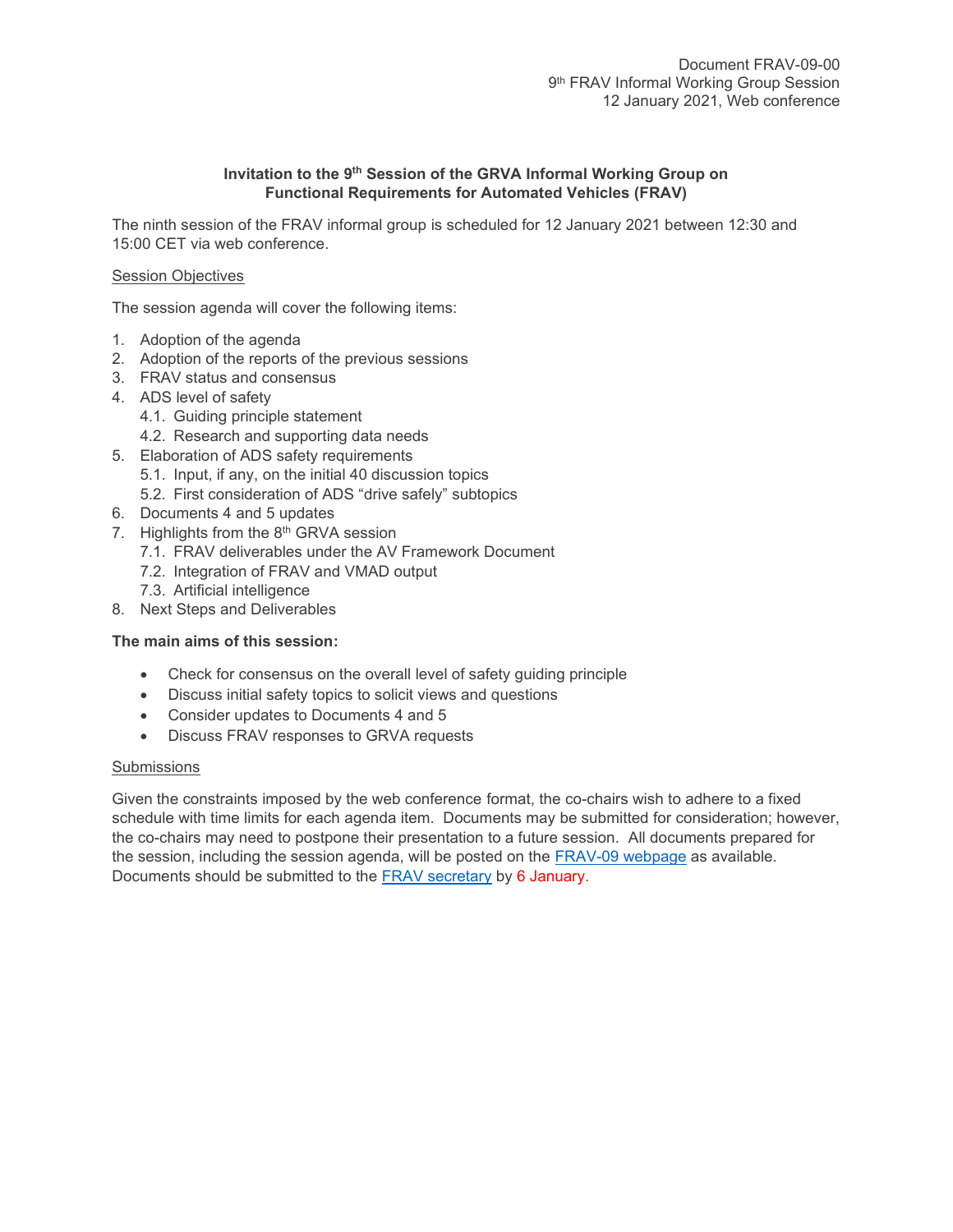# Additional Background

### *Level of Safety*

Based on the stakeholder input during the  $8<sup>th</sup>$  session, Document 5 has been updated with the following statement regarding the overall level of safety desired from ADS deployment:

> *"ADS performance should be consistent with safe human driving behaviors while avoiding human recognition, decision, and performance errors and the introduction of unreasonable ADS-specific risks."*

FRAV will consider whether this statement adequately captures the overall aims of ADS safety requirements. FRAV will also consider input, if any, regarding research on human driver performance and behaviors, human factors in crash causation, and ADS capabilities to support decisions on safety requirements derived from this overall principle for ADS safety.

### *Elaboration of ADS safety requirements*

FRAV presently has a list of 40 discussion topics (including points under the main topics) categorized under the five starting points. The points have been introduced into Document 5 (FRAV-08-05) for further consideration under section 5 (ADS Performance Requirements). FRAV will consider input, if any, on the list as a whole such as consideration of additional topics or subtopics not covered by the existing topics.

As agreed during the  $8<sup>th</sup>$  session, FRAV will begin working through the topics, starting with the points raised under the "ADS should drive safely" starting point:

- The ADS should perform the entire Dynamic Driving Task.
	- o The ADS should control the longitudinal and lateral motion of the vehicle.
	- $\circ$  The ADS should recognize the ODD conditions and boundaries of the ODD of its feature(s).
	- o The ADS should detect, recognize, classify, and prepare to respond to objects and events in the traffic environment.
- The ADS should respect traffic rules.
- The ADS should interact safely with other road users.
- The ADS should adapt its behavior in line with safety risks.
- The ADS should adapt its behavior to the surrounding traffic conditions.
	- o The ADS driving behavior should not disrupt the flow of traffic.
- The ADS behavior should not be the critical factor in the causation of a collision.

Nothing precludes the drafting of initial requirements; however, the minimum goal for the session is to gather input on issues raised by the topics. The aim of the discussion is to identify questions, subsidiary issues, benchmarks, data needs, and other elements that FRAV might address in defining measurable/verifiable requirements. The general intention is to review the topics in iterative phases. During the initial phase, the aim is to solicit comments and questions towards identifying possible safety requirements. Subsequently, FRAV would review this output towards defining statements with criteria, metrics, or key performance indicators. Ultimately, FRAV would further refine the outcomes with values, limits, or other verifiable/measurable parameters. Naturally, this work will be fluid and based upon outcomes of discussions over time. Nonetheless, the expectation is that FRAV will need to run through the topics and outcomes several times to progressively reach decisions on individual measurable/ verifiable safety requirements.